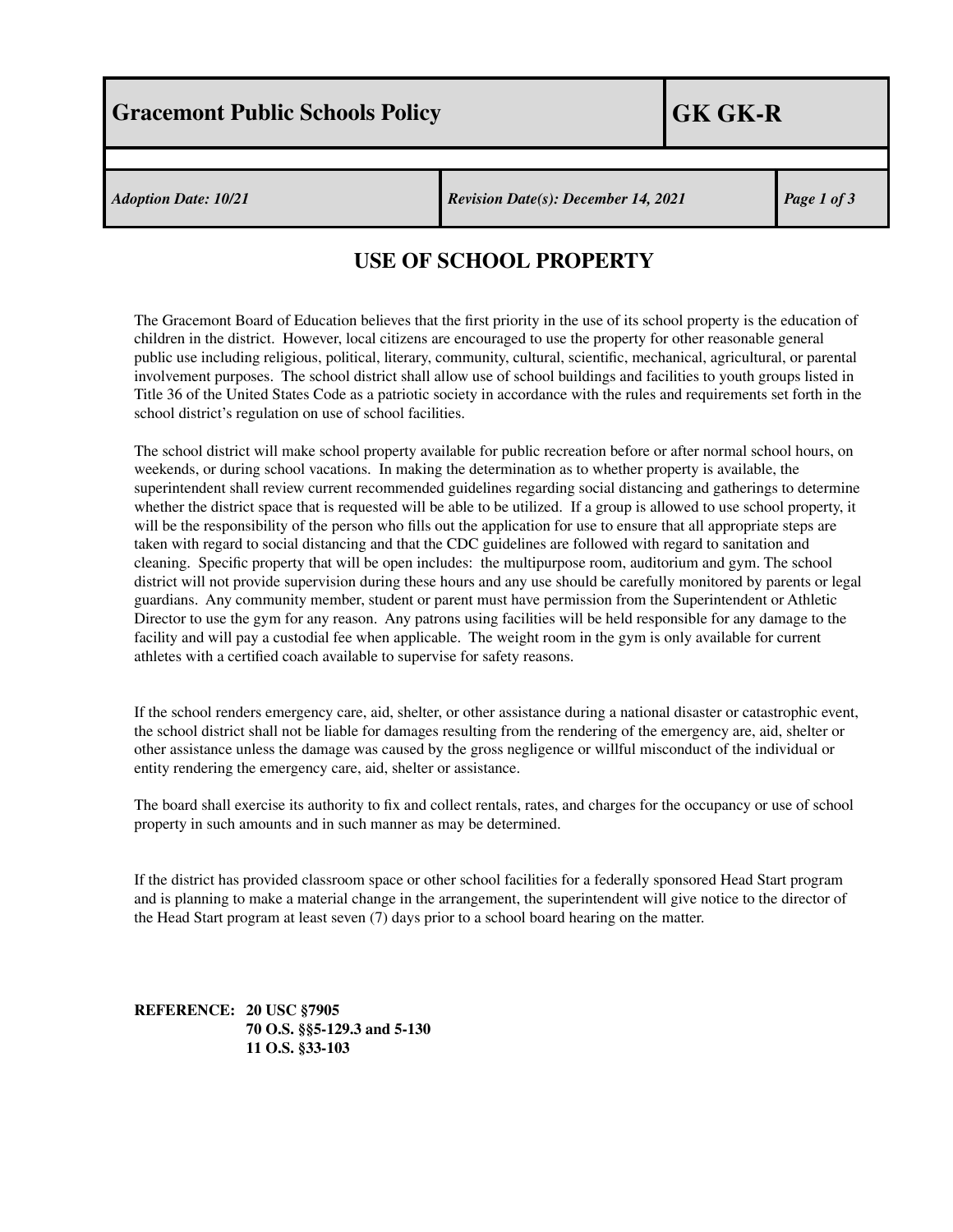| <b>Gracemont Public Schools Policy</b> |                                                                                                           | <b>GK GK-R</b> |             |
|----------------------------------------|-----------------------------------------------------------------------------------------------------------|----------------|-------------|
|                                        |                                                                                                           |                |             |
| <b>Adoption Date: 10/21</b>            | <b>Revision Date(s): December 14, 2021</b>                                                                |                | Page 2 of 3 |
| $\mathbf{M}$                           | $\alpha$ in the constant in the set of the set of $\alpha$ and $\alpha$ is the set of the set of $\alpha$ |                |             |

**NOTE: Senate Concurrent Resolution 60 of 1994 recommends that school districts make school transportation equipment available to community-based organizations in transporting elderly persons.**

## **Facility Use Regulation**

The Gracemont Board of Education and Administration will provide community members access to school facilities such as the gym, multipurpose room and auditorium with the following conditions, however the district and administration has the discretion to deny use for any reason:

- Anyone who damages or removes property from school district facilities will not be allowed to use facilities
- A signed "hold harmless" agreement must be on file with the district for anyone using district facilities
- Facilities must be cleaned after use and any damage to facilities must be repaired or replaced
- Use fees of \$20 will be charged for using the multipurpose room with a \$25 deposit. Use fees of \$50 will be charged for using the auditorium with a \$50 deposit. Deposits will be returned to patrons who leave the facility clean and turn off all appliances and heat/air. A gym fee or \$50 with a \$100 deposit will be charged for groups or activities that do not directly involve Gracemont student athletes. The Superintendent has the discretion to waive fees and to not allow people to use facilities as needed. School functions will have priority over all other activities in district facilities.
- Patrons who want to use facilities may contact the high school office to schedule and pay for the event.
- No smoking/vaping, alcohol or controlled substances are allowed on school property at any time.
- Keys or FOBs must be returned to the office or additional fees will be charged.
- Auditorium use: people using the facility may not access areas behind/under the stage or storage areas.
- Multipurpose Room use: all food/trash must be removed after use
- Gym Use: people using the facility may not access the weight room, locker rooms, concession area, or any storage areas. Gym shoes must be worn on the gym floor.
- Upon Superintendent or faculty approval, students/adults using facilities for school-related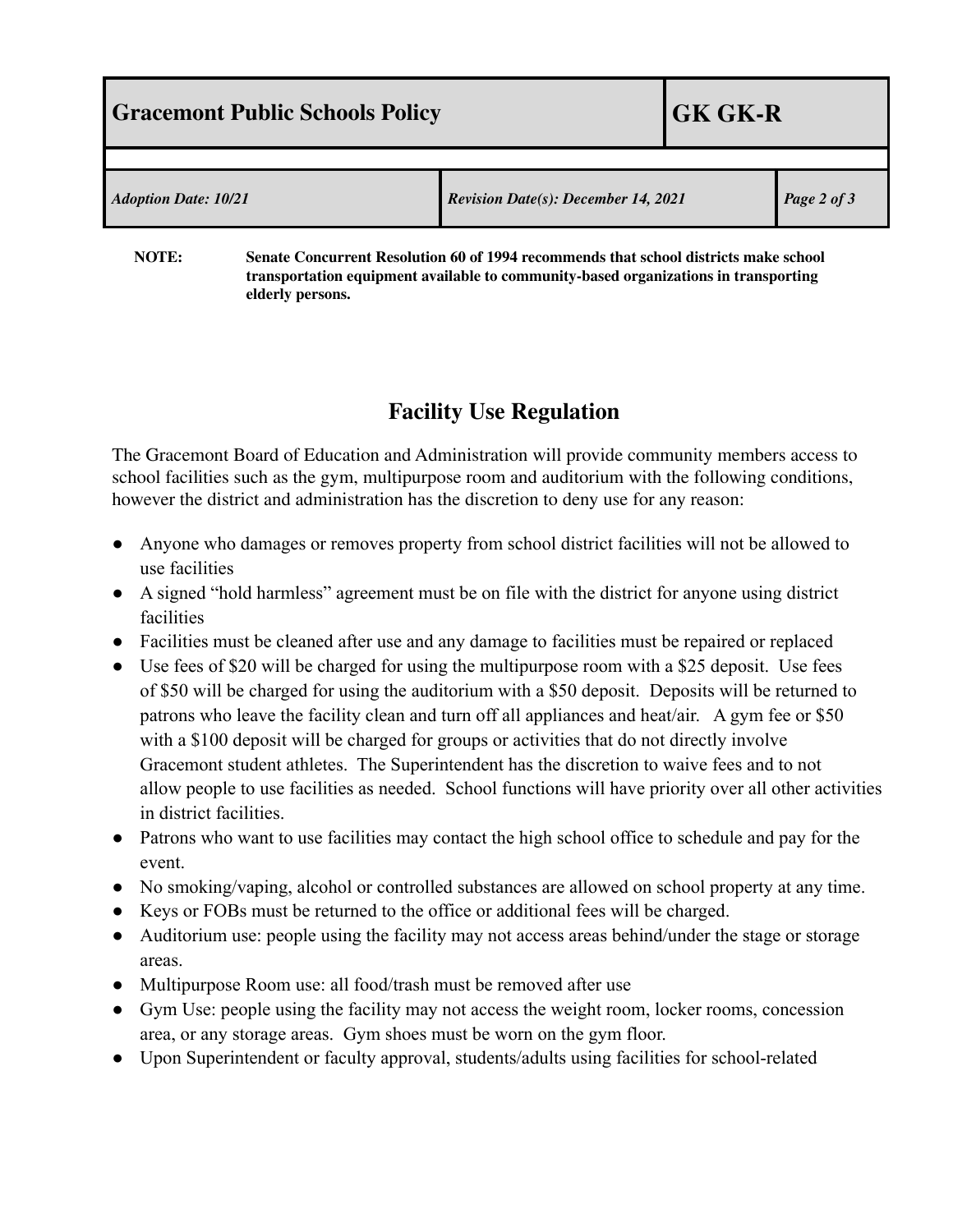| <b>Sexual Sexual Equator Schools Policy</b> |                                            | <b>GK GK-R</b> |             |  |
|---------------------------------------------|--------------------------------------------|----------------|-------------|--|
|                                             |                                            |                |             |  |
| <b>Adoption Date: 10/21</b>                 | <b>Revision Date(s): December 14, 2021</b> |                | Page 3 of 3 |  |

activities will not be charged a use fee (eg. Basketball team members practicing when school is closed).

## **HOLD HARMLESS AGREEMENT**

As the bona fide representative of the entity that will be renting/using the Gracemont Public Schools

| Facility on |  |
|-------------|--|
|-------------|--|

I, \_\_\_\_\_\_\_\_\_\_\_\_\_\_\_\_\_\_\_\_\_\_\_\_\_\_\_\_\_\_\_\_\_\_\_\_\_\_\_\_\_\_\_\_\_\_\_\_\_\_\_\_\_\_\_\_\_\_\_\_\_\_\_\_\_, hereby waive all claims of action against the State of Oklahoma, the Gracemont Board of Education as a group or as individuals, the Gracemont administration, faculty, and/or support staff all of which are hereby collectively hereinafter referred to as the "State," arising out of my requested use of said facility/equipment.

Knowing, understanding, and fully appreciating all possible risk, I hereby expressly, voluntarily, and willingly assume all risk and dangers associated with the use of said facility/equipment. These risks could result in damage to property, personal and/or bodily injury or death. I have read this waiver/release and understand the terms used in it and their legal significance. This waiver/release is freely and voluntarily given with the understanding that right to legal recourse against the State is knowingly given up in return for allowing my use of said facility/equipment.

My signature on this document is intended to bind not only myself but also my successors, heirs, and representatives.

| Facility being used |  |
|---------------------|--|
|                     |  |

Signature: